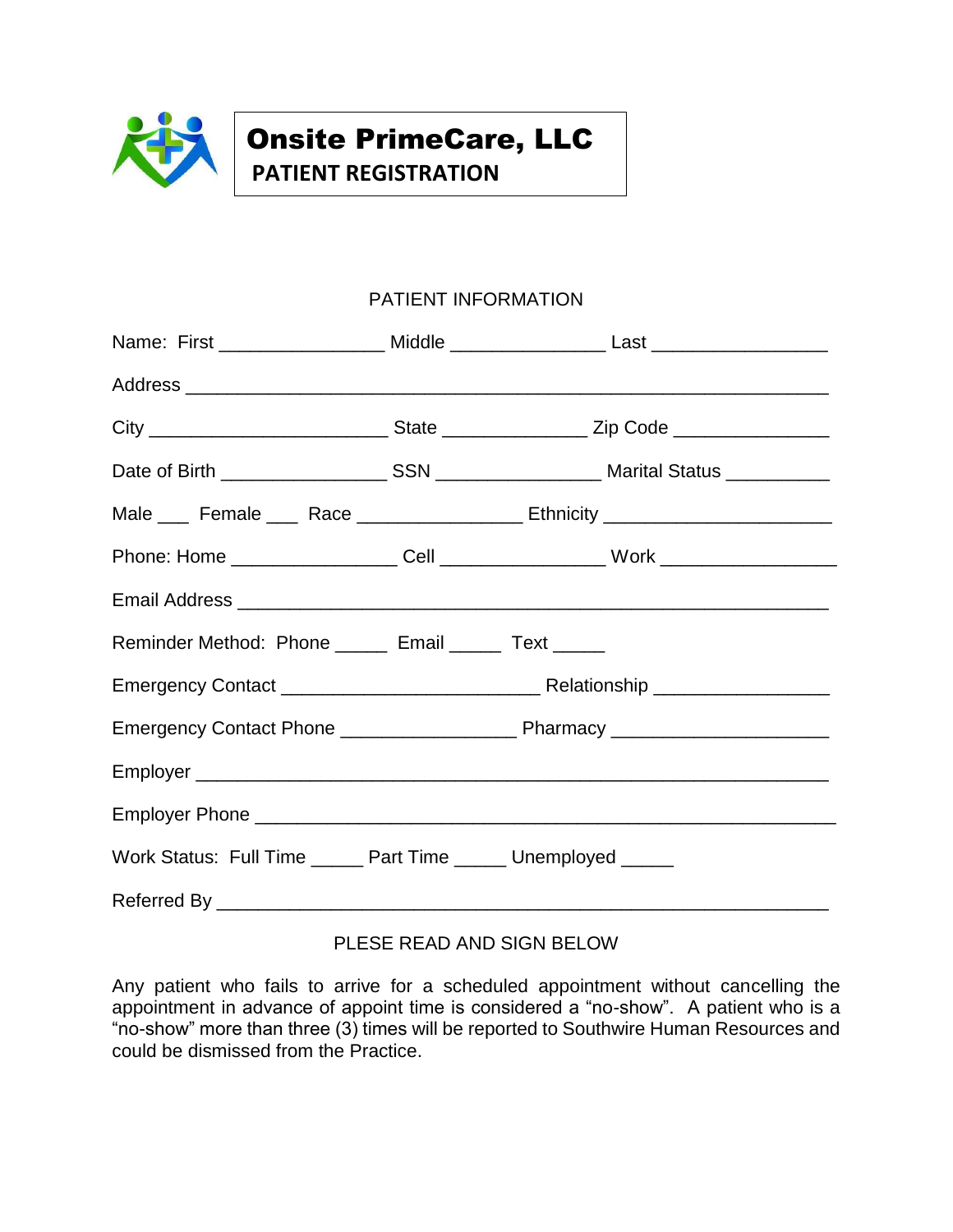This authorization is valid unless cancelled in writing. A photocopy is as valid as the original.

I authorize Onsite PrimeCare, LLC, and its service providers to contact me as needed at any telephone number associated with my account, including wireless telephone numbers or other numbers that result in charges to me, whether provided in the past, present, or future. I agree methods of contact may include pre-recorded or artificial voice messages and/or an automatic dialing system, as applicable.

CONSENT AND AUTHORIZATION FOR TREATMENT: I authorize the attending medical provider or any other members of the medical staff of Onsite PrimeCare, LLC who may be consulted by the attending physician or who may be acting in such physician's place to furnish any medical care and treatment including diagnostic procedures which the attending physician and other physicians so authorized deem necessary and appropriate for the patient's care. It is understood that Onsite PrimeCare, LLC may participate in approved health education programs which permit students to observe and participate in patient care. The undersigned agrees to allow supervised student participation in his/her care as part of the student's education.

I have read and understand all of the above and have given truthful information to the best of my knowledge.

\_\_\_\_\_\_\_\_\_\_\_\_\_\_\_\_\_\_\_\_\_\_\_\_\_\_\_\_\_\_\_\_\_\_\_\_\_\_\_ \_\_\_\_\_\_\_\_\_\_\_\_\_\_\_\_\_\_\_\_\_\_\_\_

Signature Date **Date** 

Onsite PrimeCare, LLC, P. O. Box 1273, Baxley, Georgia 31515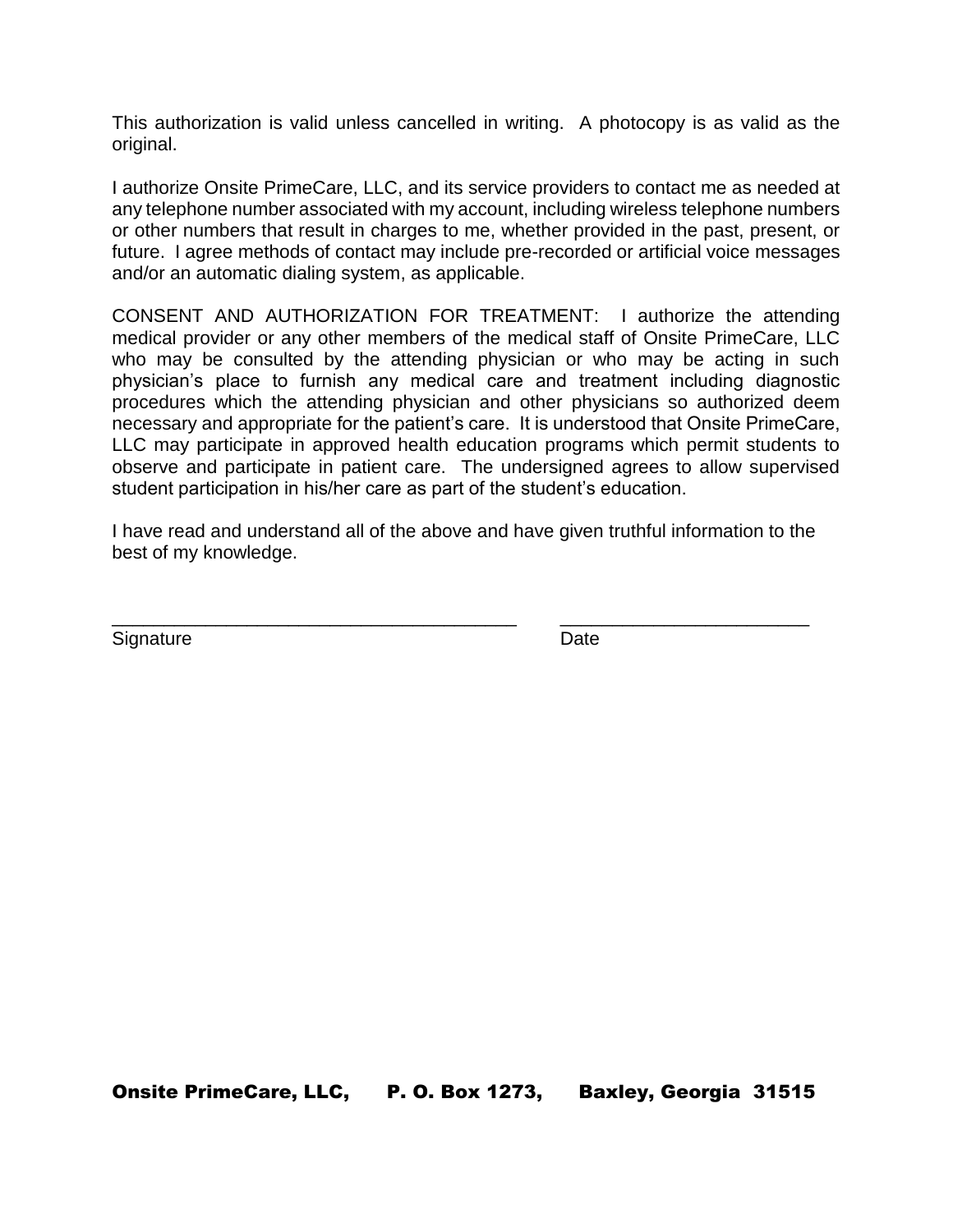### Onsite PrimeCare, LLC

General Consent for Treatment

I consent to have treatment or physical examination/testing performed by the physician, nurse practitioner, and/or professional staff at Onsite PrimeCare, LLC. I permit the physician or nurse practitioner to treat me in ways they judge are beneficial to me. I understand this care may include tests, examinations, x-rays, and the drawing of my blood.

Consent is given by:

| <b>Patient</b> | Other                                  |
|----------------|----------------------------------------|
|                | Patient is unable to consent because:  |
|                | I, therefore, consent for the patient. |
|                | Relationship                           |

\_\_\_\_\_\_\_\_\_\_\_\_\_\_\_\_\_\_\_\_\_\_\_\_\_\_\_\_\_\_\_\_\_\_\_\_\_\_\_\_\_\_ \_\_\_\_\_\_\_\_\_\_\_\_\_

Signature Date **Date**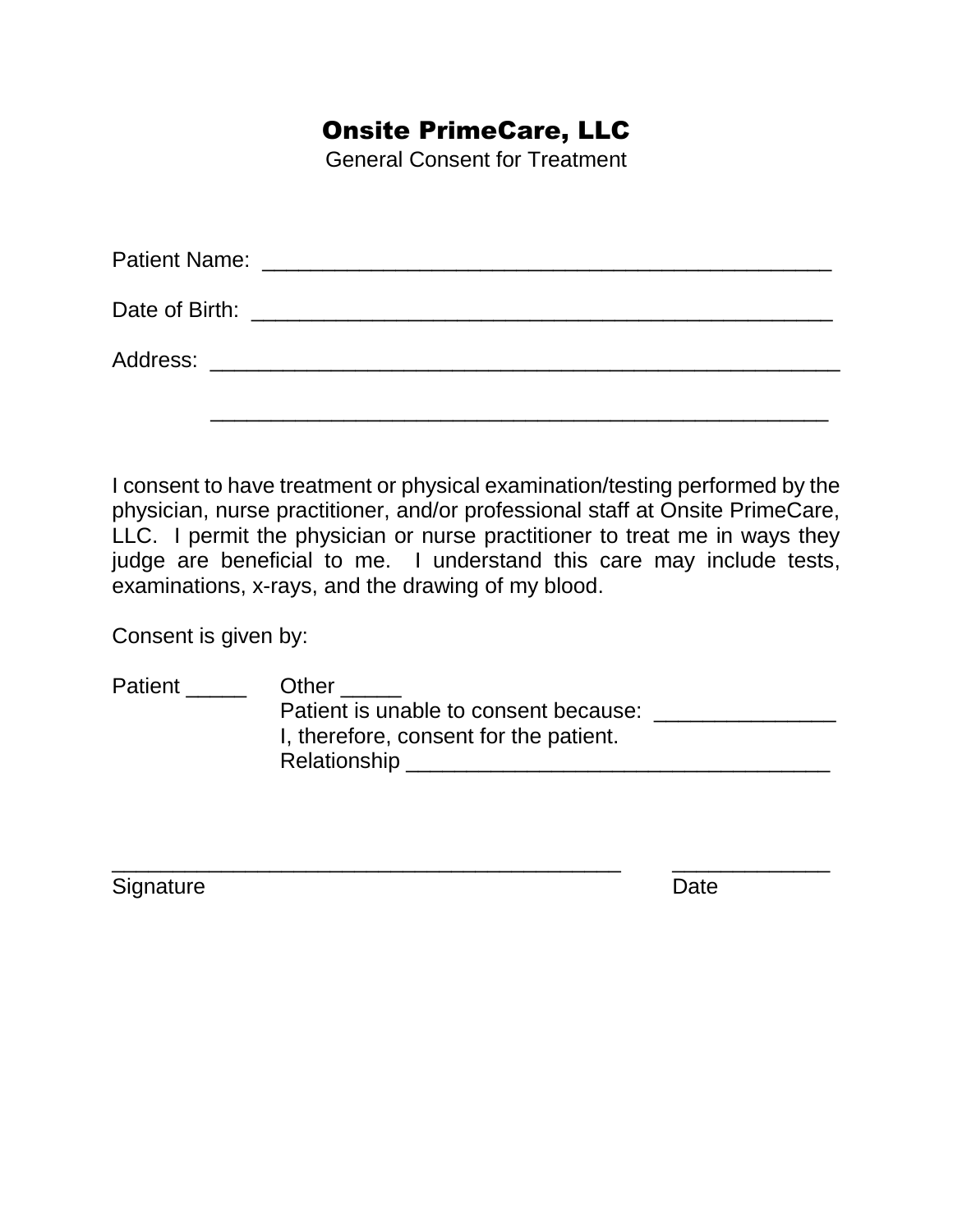## Onsite PrimeCare, LLC **PATIENT REGISTRATION**

#### **ACKNOWLEDGEMENT OF PRIVACY PRACTICES**

**As required by the Privacy Standards of the Health Insurance Portability and Accountability Act of 1996 (HIPPA), I have received a copy of the Notice of Privacy Practices of Onsite PrimeCare, LLC on the date indicated below.**

**I understand if any changes are made to this Notice of Privacy Practices, a revised copy of the Notice will be posted in the office of the facility. I also understand if I wish to receive additional copies of this Notice of Privacy Practices in the future or if I have any questions with regard to this Notice of Privacy Practices, I may contact:**

### **ALLISON FLORY, PRIVACY OFFICER**

**P. O. Box 1273 Baxley, Georgia 31515 Phone: 229.292.4591 Email: onsiteprimecare@gmail.com**

**I hereby allow Onsite PrimeCare, LLC authorization to release any of my Protected Health Information/Medical Records/Appointment information to:**

| <b>Signature</b> | Date |  |
|------------------|------|--|
|                  |      |  |

**Printed Name**